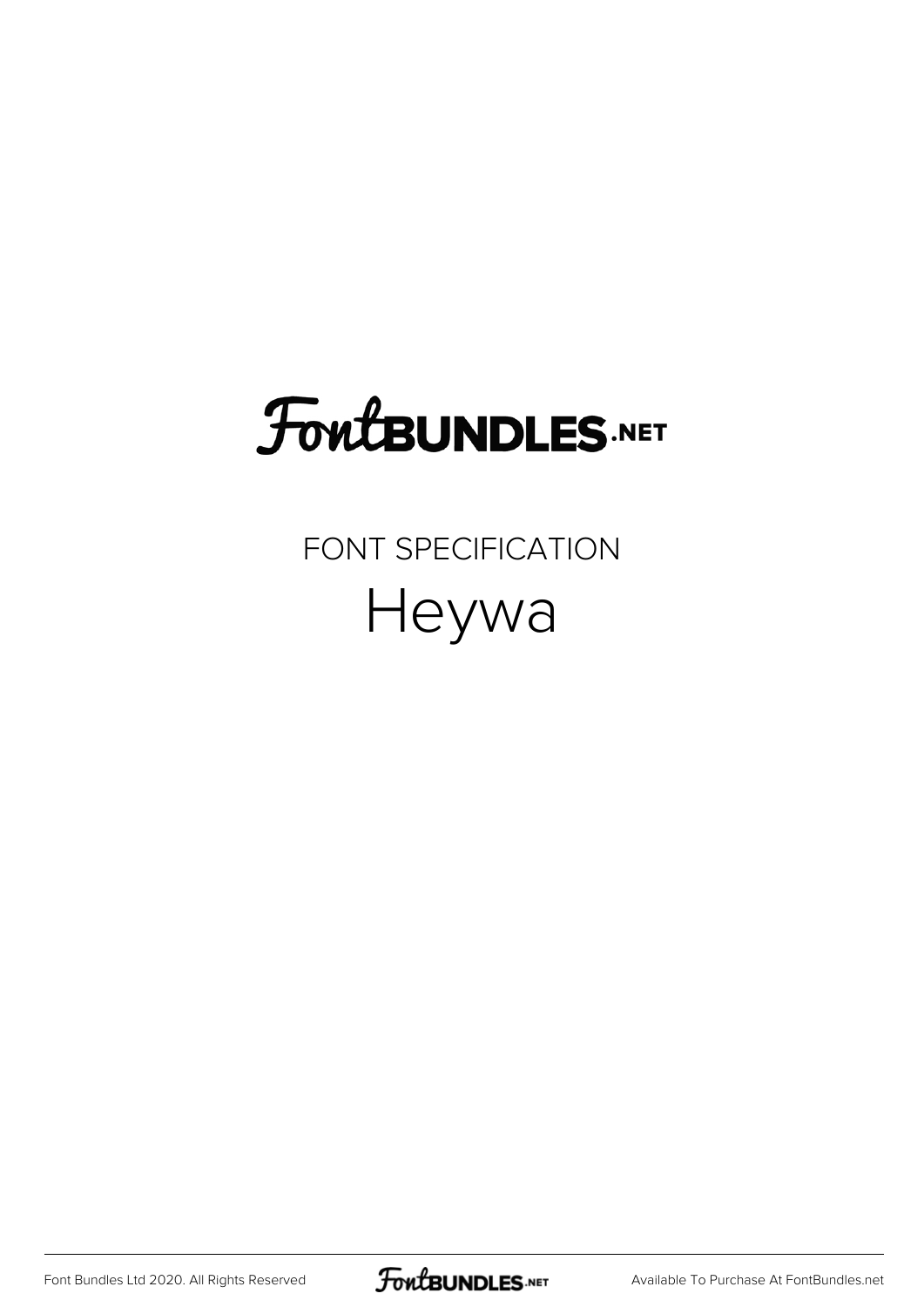#### Heywa - Regular

**Uppercase Characters** 

### ABCDEFGHIJKLMNOPQRS  $TUVWXYZ$

Lowercase Characters

## abcdefghijklmnopgrstuvw  $X \cup Z$

**Numbers** 

#### 0123456789

Punctuation and Symbols

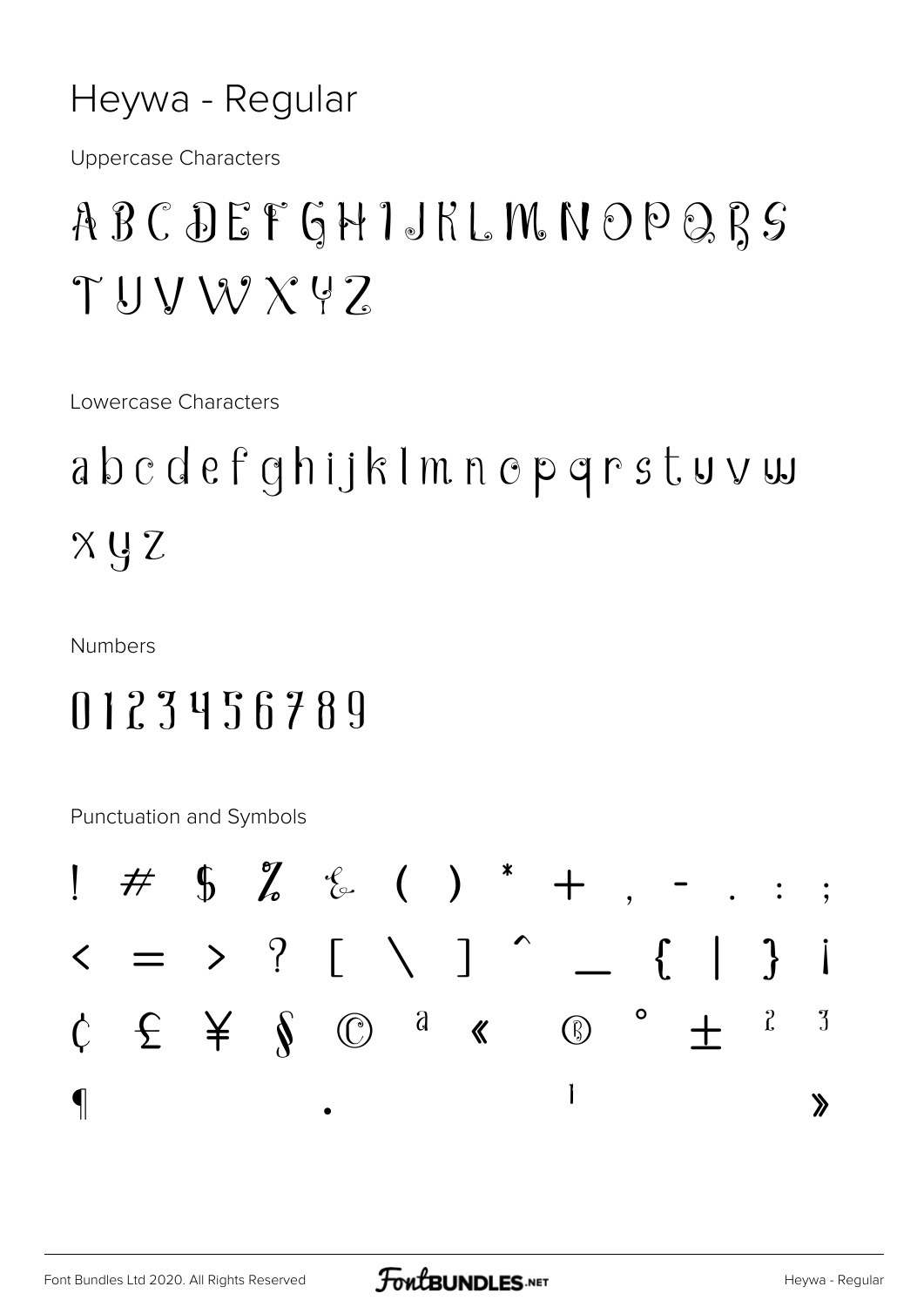All Other Glyphs

|                |  |  | A A A A A A A E C                                                                                                                                                                                                                                                                                                                                                                              |     | $\vec{F}$      |
|----------------|--|--|------------------------------------------------------------------------------------------------------------------------------------------------------------------------------------------------------------------------------------------------------------------------------------------------------------------------------------------------------------------------------------------------|-----|----------------|
|                |  |  |                                                                                                                                                                                                                                                                                                                                                                                                | Ñ Ò |                |
|                |  |  |                                                                                                                                                                                                                                                                                                                                                                                                |     | Û              |
|                |  |  | $\begin{array}{ccccccccccccccccc}\n\ddot{J} & \dot{V} & \dot{S} & \dot{S} & \dot{a} & \dot{a} & \dot{a} & \dot{a} & \dot{a} & \dot{a} & \dot{a} & \dot{a} & \dot{a} & \dot{a} & \dot{a} & \dot{a} & \dot{a} & \dot{a} & \dot{a} & \dot{a} & \dot{a} & \dot{a} & \dot{a} & \dot{a} & \dot{a} & \dot{a} & \dot{a} & \dot{a} & \dot{a} & \dot{a} & \dot{a} & \dot{a} & \dot{a} & \dot{a} & \dot{$ |     | $\mathring{d}$ |
| $\mathfrak{F}$ |  |  | $\begin{array}{ccccccccccccccccc}\n\mathbb{C} & & \mathbb{C} & & \mathbb{C} & & \mathbb{C} & & \mathbb{C} & & \mathbb{I} & & \mathbb{I}\n\end{array}$                                                                                                                                                                                                                                          |     |                |
|                |  |  | $\ddot{\textbf{i}}$ $\ddot{\textbf{n}}$ $\dot{\textbf{c}}$ $\ddot{\textbf{c}}$ $\ddot{\textbf{c}}$ $\ddot{\textbf{c}}$ $\ddot{\textbf{c}}$ $\ddot{\textbf{c}}$ $\ddot{\textbf{c}}$                                                                                                                                                                                                             |     | Ù              |